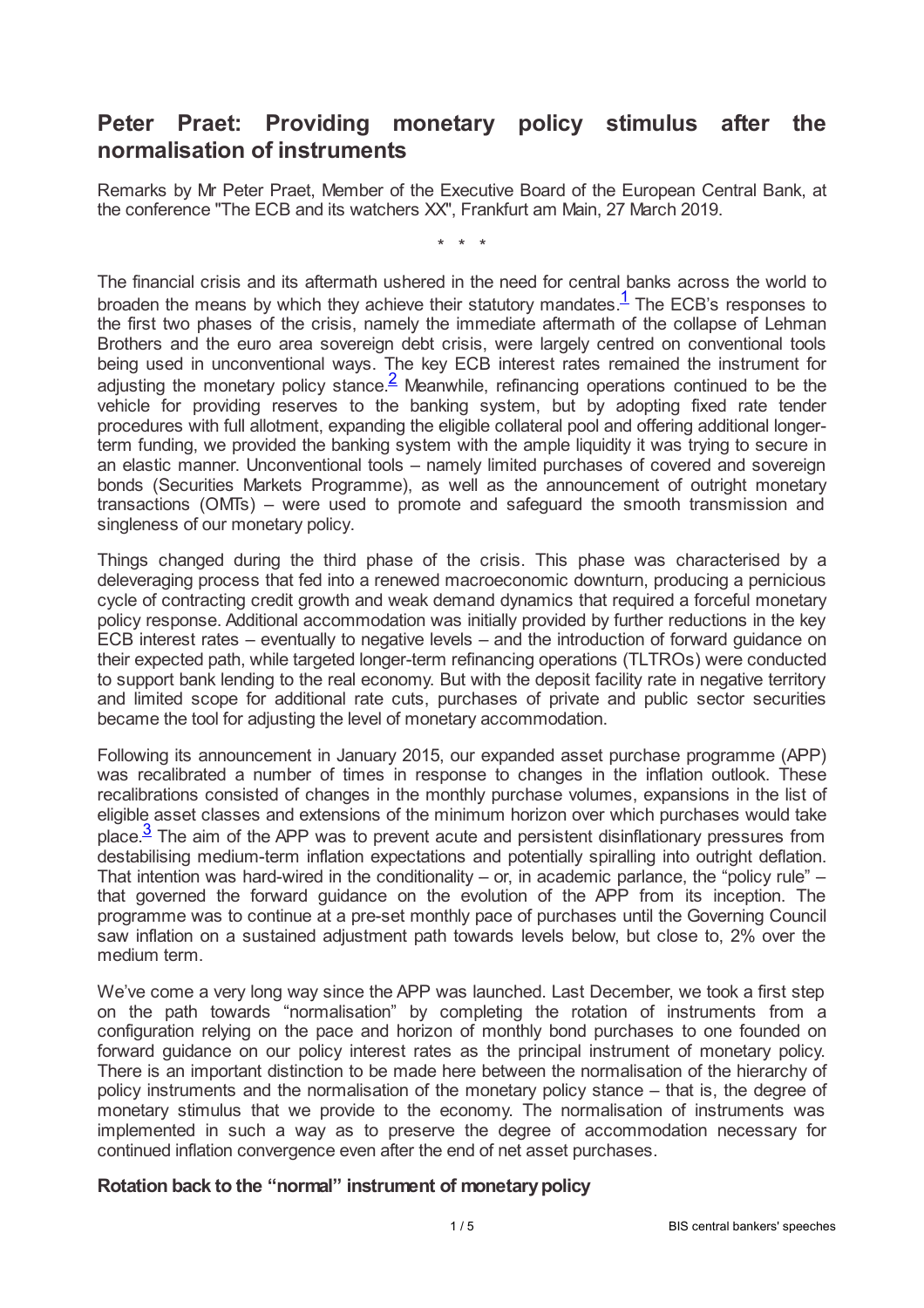When announcing our APP in January 2015, we made clear that we intended to conduct net asset purchases until we saw inflation on a sustained adjustment path towards levels below, but close to, 2% over the medium term. While further accommodation was initially provided by additional cuts in policy rates into negative territory, the APP became the tool for adjusting the level of monetary accommodation. In March 2016 we adjusted our forward guidance on the key ECB interest rates to imply a sequencing between the interest rate policy and the net asset purchases, thereby exploiting the complementarities between these two key components of our monetary policy conduct. The APP enhanced the effectiveness of our forward guidance on policy rates via the signalling channel, underscoring our commitment to keep rates low for as long as necessary to achieve the stated objective of our policy. $\frac{4}{5}$  $\frac{4}{5}$  $\frac{4}{5}$  In addition, the APP gave rise to a portfolio rebalancing channel; this put downward pressure on longer-term interest rates, thereby complementing the impact of forward guidance on short to medium-term interest rates. The APP, as well as the TLTROs, also resulted in a liquidity creation effect.  $\frac{5}{5}$  $\frac{5}{5}$  $\frac{5}{5}$  In conjunction with our negative interest rate policy, which increased the opportunity cost of holding reserves, the abundance of liquidity in the system reinforced the compression of longer-term interest rates.

<span id="page-1-2"></span><span id="page-1-1"></span><span id="page-1-0"></span>In assessing progress towards a sustained adjustment in inflation, the Governing Council was guided by three criteria: convergence, confidence and resilience.<sup>[6](#page-4-5)</sup> First, headline inflation needed to be on a trajectory to converge to levels below, but close to, 2% by the end of a meaningful medium-term horizon. Second, we needed to be confident that the upward adjustment in inflation would be realised with a sufficiently high probability. Third, the convergence of inflation towards our aim needed to be resilient to the ending of net asset purchases.

By June last year, substantial progress had been made on the inflation front in terms of our three criteria. Inflation was projected to be on a gradual upward path, uncertainty around the inflation outlook had narrowed sharply and the inflation trajectory was tested to be sufficiently robust to an ending of net asset purchases. So the time had come to bring net asset purchases gradually to an end. We therefore initiated a rotation away from net asset purchases and back to interest rates as the principal instrument of monetary policy by signalling our intention to end net purchases in December 2018, subject to incoming data, and by enhancing our forward guidance on the key interest rates. We also expressed our intention to maintain our policy of reinvesting maturing securities for an extended period of time after the end of our net asset purchases and in any case for as long as necessary.

Our net asset purchases had borne fruit, and in December 2018 we assessed that they had set inflation on a sustained adjustment path towards our aim, but that continued inflation convergence still required significant monetary policy stimulus. Our successive downward adjustments in the volume of monthly purchases had supported our confidence that inflation convergence would be sustained even after the end of net asset purchases, underlining the increasing role of the stock of acquired assets in determining the stance of our monetary policy.

In the process of rotating back to forward guidance on policy rates as our main instrument, it was essential to preserve the degree of monetary accommodation required for continued inflation convergence. To prevent the risk that our instrument rotation would leave expectations about our key interest rates – which since March 2016 were expected to remain unchanged "for an extended period of time, and well past the horizon of our net asset purchases" – without a tangible anchor, we enhanced our forward guidance on interest rates when announcing our anticipation that we would bring net purchases to an end. Specifically, we decided last June on a new conditionality formula for our forward guidance that – by and large – mirrored the one we had used for steering APP expectations. This conditionality consists of both date and state-contingent legs. The smooth financial market reaction to the end of net asset purchases suggests that our enhanced forward guidance had the intended effect.

Our reinvestment policy reinforces the effects of forward guidance on policy rates. Today, the stock of securities acquired under the APP has reached such a sizeable level that our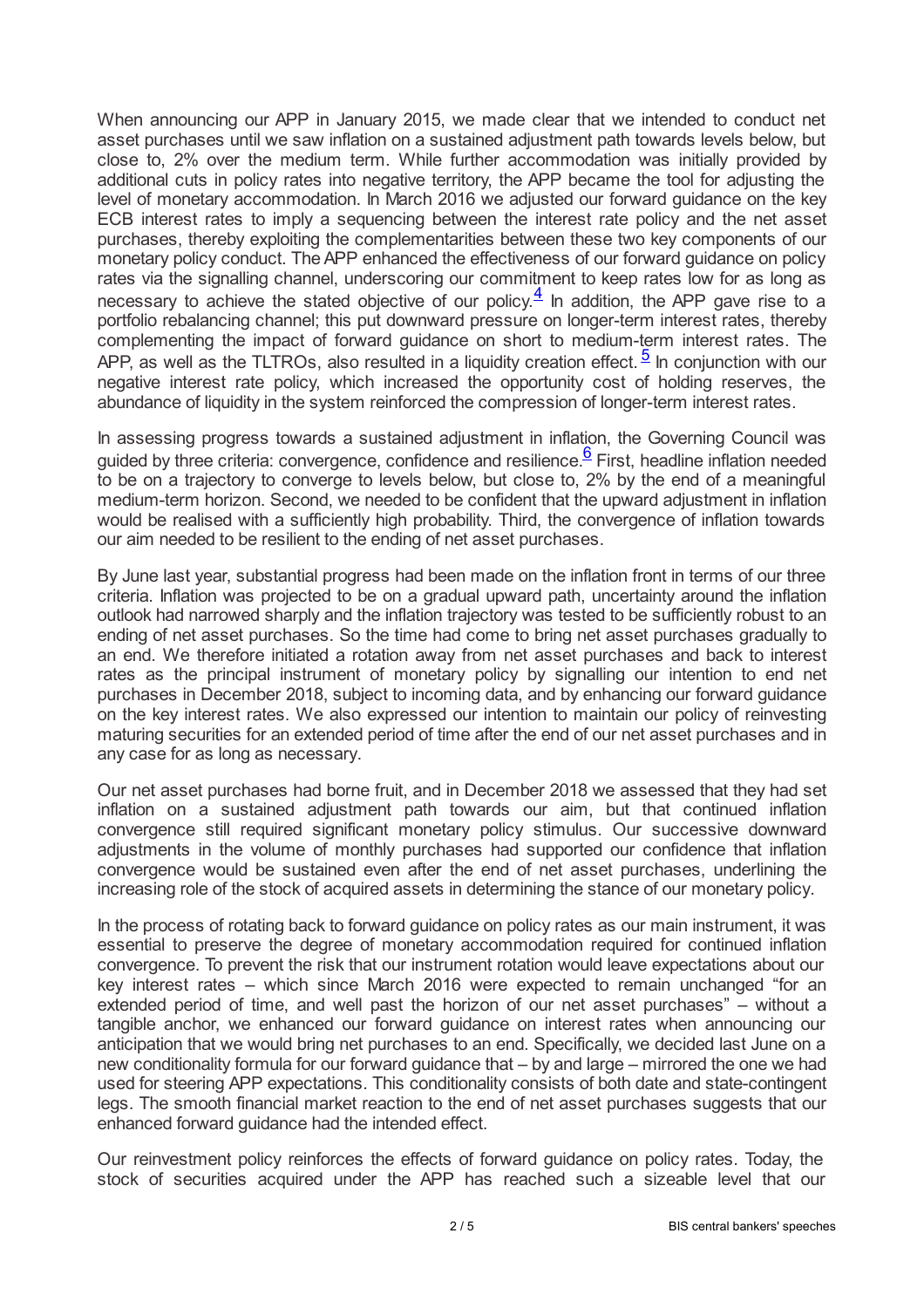<span id="page-2-0"></span>reinvestment policy is sufficient to ensure the degree of continued duration extraction needed to keep a lid on term premia.<sup> $Z$ </sup> Keeping the stock of securities constant also contributes to maintaining favourable liquidity conditions. Ample volumes of excess reserves ensure that the overnight interest rate stays close to the floor of the interest rate corridor, which is provided by the deposit facility rate. This, together with forward guidance on the expected evolution of our policy interest rates, reduces rate uncertainty across maturities and thus adds to the compression of term premia brought about by the duration extraction channel.

## **Preserving significant monetarystimulus**

At the beginning of March this year the Governing Council was faced with a delicate call. On the one hand, the economic expansion was clearly losing steam and the sagging economy threatened to slow the pace at which inflation was expected to climb back to our objective. Indeed, for the first time in a number of projection rounds, the March staff projection exercise had downgraded the inflation outlook uniformly throughout the horizon, including at the end point. On the other hand, there was no doubt that underlying conditions had come a long way since the start of our asset purchase programme, in terms of both the overall progress achieved and the resilience of the economy to negative shocks. The weaker economic momentum had not fundamentally undermined the conditions on which progress towards our aim ultimately depends, but it was slowing the pace of inflation convergence.

In the light of the downward revisions to the macroeconomic outlook, additional measures were needed to preserve the ample degree of monetary accommodation supporting inflation convergence towards our aim. In March we adjusted our forward guidance on the key ECB interest rates, our main instrument, while announcing some other measures to preserve favourable lending conditions and the smooth transmission of monetary policy.

Long-term interest rates and, indirectly, financial conditions depend on market participants' expectations of the path that monetary policy interest rates are likely to follow. Today, this path is constrained on the downside, as the overnight interest rate – which underpins the whole term structure of risk-free interest rates – is already negative. So, under current conditions, our indications regarding the most likely evolution of the policy rates are a key instrument for setting the monetary policy stance.

Our interest rate forward guidance consists of both date and state-contingent legs. The statecontingent leg expresses the anchor of our policy-setting: keeping inflation stably on its sustained path towards levels that are below, but close to, 2% over the medium term. It says that the policy rates won't be raised until we are sufficiently confident that inflation will reach levels below, but close to, 2% over the medium term.

We further define our forward guidance with additional wording which we refer to as the datebased leg. Through that wording the Governing Council relays to the market information about its expectation of the earliest date at which, given the likeliest path for inflation, the state-contingent part might dictate a first rate increase. As such, it is not a stand-alone proposition. It is a clarification about the rate path that we see as most consistent with the inflation outlook that we face, and with our commitment to achieve our policy objective over the medium term. The datebased leg of our forward guidance directly affects the formation of market expectations by clarifying the course of interest rate policy over a well-defined period of time. It influences the riskfree curve by truncating the left tail of the distribution of market expectations for policy rates.

In the run-up to our March meeting, the state-contingent part of our forward guidance with its link to the evolving inflation outlook had already influenced investor expectations a great deal. As investors had been revising their outlook, the point at which they expected a first rate increase had also been extending dynamically into the future, as they were internalising the Governing Council's commitment – expressed in the state-contingent part of forward guidance – to an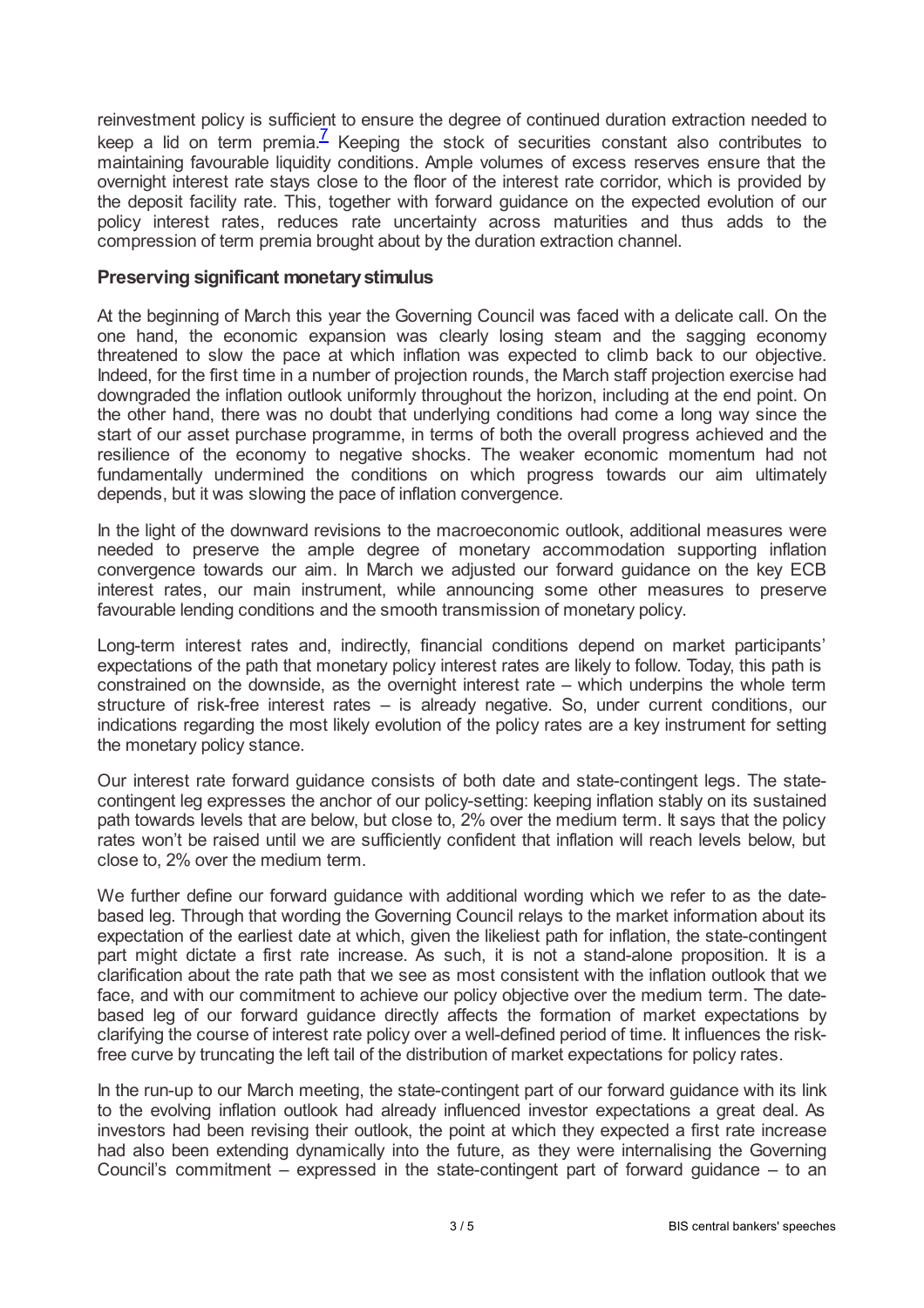inflation-dependent "policy rule". The term structure of money market interest rates had been shifting lower and flattening as a result. So, a gap had formed between the market-implied date of a rate lift-off and the Governing Council's indications, under its time-bound component of forward guidance, of the earliest date at which such a lift-off was likely to occur. Since June 2018 this time-bound part of forward guidance had signalled that policy rates were very likely to remain at present levels "at least through the summer of 2019". In March we assessed the risks to price stability and concluded that recalibrating the date-based leg of our forward guidance was necessary to preserve the appropriate degree of monetary accommodation. Therefore, we decided to communicate that we now expect to keep our policy rates unchanged "at least through the end of 2019".

Our reinvestment horizon is chained to our forward guidance on interest rates, as the full reinvestment horizon is defined as "an extended period of time past the date when we start raising the key ECB interest rates, and in any case for as long as necessary…". By extending the earliest date for a rate increase, we effectively also pushed out the time over which reinvestments are intended to continue. This will not only help to maintain favourable liquidity conditions but also reinforce the downward effect of our rate forward guidance on the risk-free curve by supressing term premia.

We also decided to launch a new series of quarterly TLTROs to help preserve favourable bank lending conditions and support the smooth transmission of monetary policy. Bank funding conditions – while still accommodative – could be affected by high refinancing needs resulting from maturing bank bonds and outstanding TLTROs. According to ECB staff estimates, after taking into account excess liquidity holdings, banks in the euro area face combined refinancing needs of around EUR 800 billion from June 2020 to May 2021, amounting to around 20% of the currently outstanding stock of debt securities issued by banks in the euro area. This could give rise to "congestion effects" as banks try to issue large volumes of bank bonds in a short period of time to replace maturing sources of funding. A rise in funding costs could affect banks' ability to provide sufficient credit to the economy. Especially in the current environment, it is imperative to preserve the favourable bank lending conditions that have been instrumental in spurring and supporting the ongoing economic expansion and the gradual return of inflation towards our objective.

The new series of TLTROs is intended to do just that. TLTROs are a flexible tool with a number of parameters which can be calibrated to meet the needs of monetary policy at a given point in time. Starting in September 2019, banks will be able to borrow funds with a two-year maturity on a quarterly basis until March 2021. These operations will feature built-in incentives for credit conditions to remain favourable and will help to preserve a smooth and efficient transmission of our monetary policy to the real economy. Counterparties will be entitled to borrow up to 30% of the stock of eligible loans as at 28 February 2019 at a rate indexed to the interest rate on the main refinancing operations over the life of each operation, with further details on the precise terms of the new operations to be communicated in due course.

Finally, we extended the fixed rate tender procedure with full allotment. This means that we will continue to provide banks with a liquidity backstop against sufficient and adequate collateral.

These measures give us renewed confidence that growth will return to its potential level, supporting the continued convergence of inflation towards our aim.

## **Concluding remarks**

Our monetary policy is bearing fruit, and we remain confident that the labour cost pressures that have strengthened and broadened amid high levels of capacity utilisation and tightening labour markets will continue to support underlying inflation over the medium term. The process of inflation convergence takes time. While the sluggishness of the transmission mechanism can in part be attributed to the persistence of uncertainties related to geopolitical factors and the threat